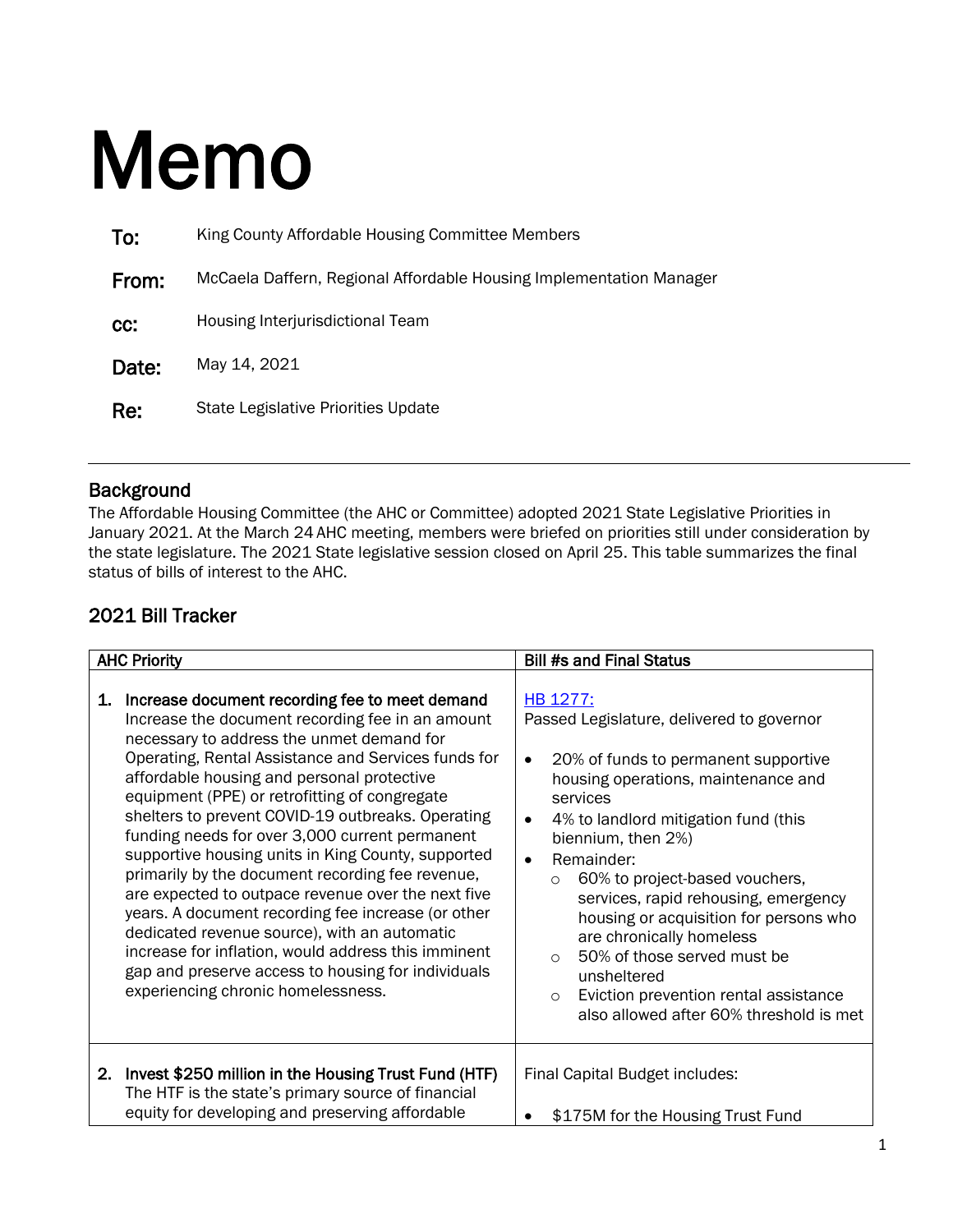| \$105 M general pool<br>housing across Washington State. It is a critical<br>$\circ$<br>source of leverage for housing programs in King<br>\$44 M programmatic set asides<br>$\circ$<br>County. When the HTF is increased, the region gains<br>(e.g. preservation)<br>additional permanent supportive homeless housing<br>\$16 M project-specific set asides<br>$\circ$<br>and other affordable homes. The \$250 million<br>\$93.8M for a new Rapid Capital<br>$\bullet$<br>request includes \$10 million explicitly for<br>Acquisition fund (primarily serves people<br>preservation of existing affordable housing at risk of<br>experiencing homelessness)<br>expiring and converting to market rate housing (such<br>as USDA or Project-Based Rental Assistance-<br>financed properties).<br>Support housing stability, through tenant protections<br><b>HB 1277</b><br>3.<br><b>SB 5160</b><br>and COVID-19 recovery efforts<br>Pass statewide protections against discriminatory<br>Eligible tenants facing eviction have<br>$\bullet$<br>and arbitrary evictions, increase resources for rental<br>the right to counsel. Tenants are<br>assistance and foreclosure prevention, and prevent<br>eligible if they are 200% or below the<br>evictions based on nonpayment of rents due to the<br>federal poverty level or receive certain<br>COVID-19 economic recession.<br>public benefits<br>Currently, only Seattle, Auburn, Burien, and<br>Landlords must offer payment plans<br>$\bullet$<br>Federal Way have just cause policies in place<br>that can't exceed 1/3 month's rent for<br>that prohibit landlords from evicting tenants for<br>rent accrued between 3/1/2020 and 6<br>"no cause." Landlords in the rest of Washington<br>months after moratorium expiration<br>State can terminate a renter's tenancy for "no<br>Creates Eviction Resolution Pilot, which<br>$\bullet$<br>cause" as long as they follow the terms of the<br>is a partnership between dispute<br>lease and provide 20 days' notice. This creates<br>resolution centers and the courts to<br>uncertainty for renters, who are at risk of<br>use mediation as an alternative to<br>homelessness when they are unable to find a<br>eviction<br>suitable, affordable home they can afford within<br>Allows landlords to apply for up to<br>$\bullet$<br>20 days. Just cause eviction protections would<br>\$15K if a tenant abandons unit and<br>require that landlords show cause (from an<br>has unpaid rent from 3/1/2020 to 6<br>enumerated list) in order to terminate tenancy<br>months after moratorium. Landlord<br>before the end of a lease.<br>must forgive any remaining unpaid rent<br>Respond to increased housing instability caused<br>Current eviction moratorium ends on<br>by the COVID-19 pandemic through resources<br>June 30, 2021<br>for rental assistance and foreclosure prevention<br>and by enacting reasonable protections for<br><b>HB 1236</b><br>tenants impacted by COVID-19 following the<br>Landlords cannot evict tenants without<br>$\bullet$<br>expiration of the eviction moratorium. Increase<br>"just-cause" (e.g. nonpayment of rent,<br>funding for foreclosure counselors and extend<br>landlord moving into unit, etc.), except<br>the Foreclosure Fairness Act to small landlords.<br>if initial lease term was 12-months and<br>Manufactured housing communities provide a<br>٠<br>subsequent lease terms are between<br>unique type of affordable housing that is<br>6-12 months, a landlord can terminate<br>challenging to replace when lost. Support efforts<br>with a 60 day no-cause notice<br>to preserve manufactured housing<br>Notices to terminate must provide all<br>$\bullet$<br>communities. When preservation is not feasible,<br>info known to the landlord at the time<br>support manufactured homeowners and<br>of the notice so tenant can defend<br>tenants through updated manufactured home<br>themselves<br>(mobile home) relocation reimbursements and | <b>AHC Priority</b> | <b>Bill #s and Final Status</b>                         |
|------------------------------------------------------------------------------------------------------------------------------------------------------------------------------------------------------------------------------------------------------------------------------------------------------------------------------------------------------------------------------------------------------------------------------------------------------------------------------------------------------------------------------------------------------------------------------------------------------------------------------------------------------------------------------------------------------------------------------------------------------------------------------------------------------------------------------------------------------------------------------------------------------------------------------------------------------------------------------------------------------------------------------------------------------------------------------------------------------------------------------------------------------------------------------------------------------------------------------------------------------------------------------------------------------------------------------------------------------------------------------------------------------------------------------------------------------------------------------------------------------------------------------------------------------------------------------------------------------------------------------------------------------------------------------------------------------------------------------------------------------------------------------------------------------------------------------------------------------------------------------------------------------------------------------------------------------------------------------------------------------------------------------------------------------------------------------------------------------------------------------------------------------------------------------------------------------------------------------------------------------------------------------------------------------------------------------------------------------------------------------------------------------------------------------------------------------------------------------------------------------------------------------------------------------------------------------------------------------------------------------------------------------------------------------------------------------------------------------------------------------------------------------------------------------------------------------------------------------------------------------------------------------------------------------------------------------------------------------------------------------------------------------------------------------------------------------------------------------------------------------------------------------------------------------------------------------------------------------------------------------------------------------------------------------------------------------------------------------------------------------------------------------------------------------------------------------------------------------------------------------------------------------------------------------------------------------------------------------------------------------------------------------------------------------------------------------------------------------------------------------------------------------------------------------------------------------------------------------------------------------------------------------------------------------------------------------------------------------------------------------------------|---------------------|---------------------------------------------------------|
|                                                                                                                                                                                                                                                                                                                                                                                                                                                                                                                                                                                                                                                                                                                                                                                                                                                                                                                                                                                                                                                                                                                                                                                                                                                                                                                                                                                                                                                                                                                                                                                                                                                                                                                                                                                                                                                                                                                                                                                                                                                                                                                                                                                                                                                                                                                                                                                                                                                                                                                                                                                                                                                                                                                                                                                                                                                                                                                                                                                                                                                                                                                                                                                                                                                                                                                                                                                                                                                                                                                                                                                                                                                                                                                                                                                                                                                                                                                                                                                                                  |                     |                                                         |
| notice requirements. Make it easier for<br>reason other than the landlord<br>manufactured home park tenants to maintain                                                                                                                                                                                                                                                                                                                                                                                                                                                                                                                                                                                                                                                                                                                                                                                                                                                                                                                                                                                                                                                                                                                                                                                                                                                                                                                                                                                                                                                                                                                                                                                                                                                                                                                                                                                                                                                                                                                                                                                                                                                                                                                                                                                                                                                                                                                                                                                                                                                                                                                                                                                                                                                                                                                                                                                                                                                                                                                                                                                                                                                                                                                                                                                                                                                                                                                                                                                                                                                                                                                                                                                                                                                                                                                                                                                                                                                                                          |                     | If a tenant permanently vacates for a<br>$\bullet$<br>2 |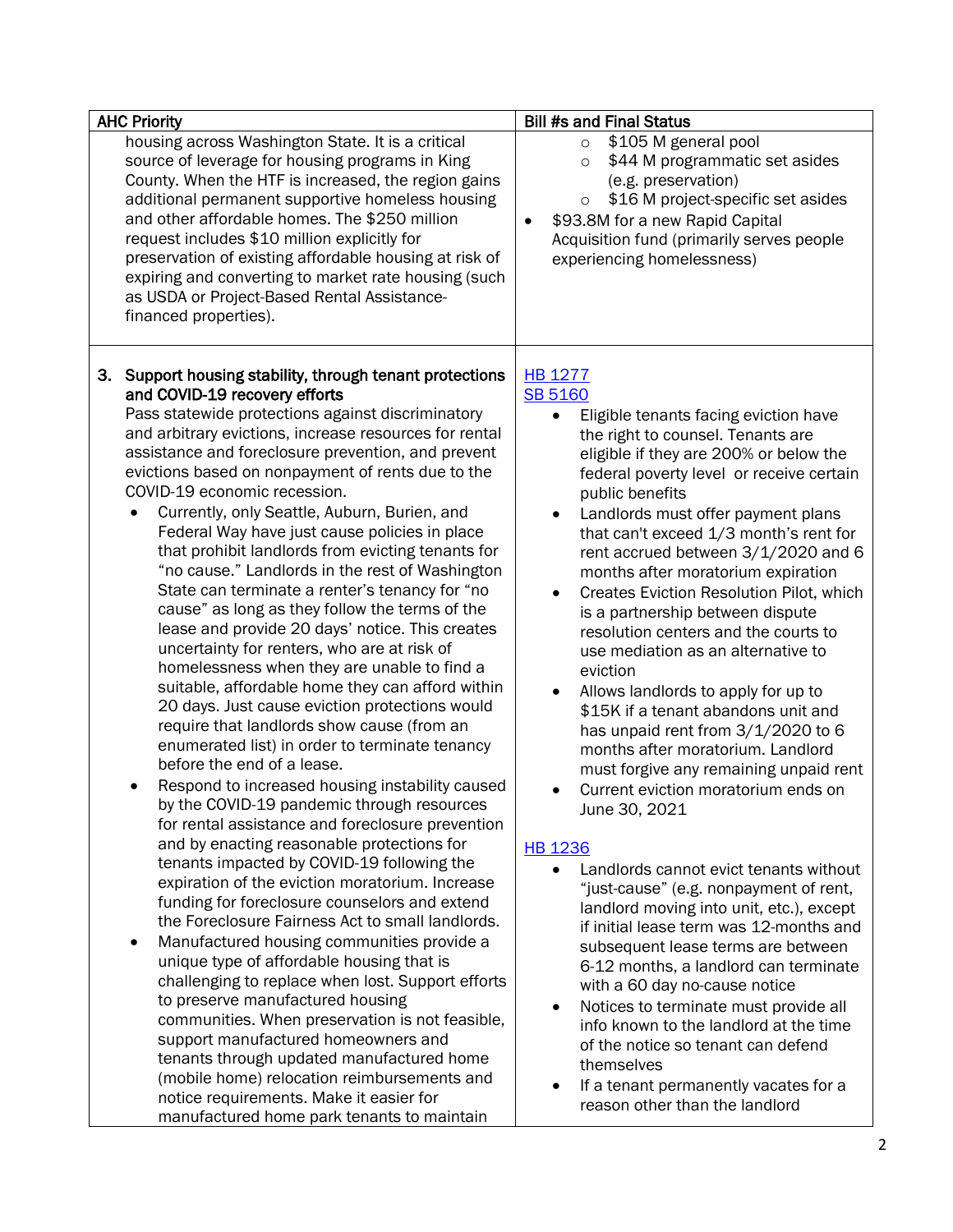| <b>AHC Priority</b>                                                                                                                                                                                                                                                                                                                                                                                                                                                                                                                                                                                                                                                                                                                                                                                                                                                                                                                                                                                                                                                                                                                                                                                                                                                                                                                                                                                                                                                                                                                                             | <b>Bill #s and Final Status</b>                                                                                                                                                                                                                                                                                                                                                                                                                                                                            |
|-----------------------------------------------------------------------------------------------------------------------------------------------------------------------------------------------------------------------------------------------------------------------------------------------------------------------------------------------------------------------------------------------------------------------------------------------------------------------------------------------------------------------------------------------------------------------------------------------------------------------------------------------------------------------------------------------------------------------------------------------------------------------------------------------------------------------------------------------------------------------------------------------------------------------------------------------------------------------------------------------------------------------------------------------------------------------------------------------------------------------------------------------------------------------------------------------------------------------------------------------------------------------------------------------------------------------------------------------------------------------------------------------------------------------------------------------------------------------------------------------------------------------------------------------------------------|------------------------------------------------------------------------------------------------------------------------------------------------------------------------------------------------------------------------------------------------------------------------------------------------------------------------------------------------------------------------------------------------------------------------------------------------------------------------------------------------------------|
| housing stability by increasing both the amount<br>of relocation assistance and tenant notice<br>protections, particularly for park closures, to<br>better reflect market realities.<br>Pass the Housing Justice Act to ban<br>$\bullet$<br>discrimination against renters based on a prior<br>criminal record (SB 6490/HB 2878 from 2020).                                                                                                                                                                                                                                                                                                                                                                                                                                                                                                                                                                                                                                                                                                                                                                                                                                                                                                                                                                                                                                                                                                                                                                                                                     | terminating the tenancy (such as<br>death, deportation, etc.), the remaining<br>occupants can apply to take over the<br>rental agreement                                                                                                                                                                                                                                                                                                                                                                   |
| 4. Make existing revenue sources more responsive to<br>local needs<br>The King County Affordable Housing Committee<br>estimates it will cost approximately \$20 billion to<br>construct or preserve, operate, and service 44,000<br>homes affordable at 0-50% Area Median Income<br>(AMI) between 2019 and 2024 in order to<br>make significant progress toward the region's goal to<br>ensure that no household pays more than 30% of<br>its income on housing by 2044.<br>Greater flexibility is needed in two current revenue<br>options to ensure the King County region has a<br>diverse stock of affordable homes and serves people<br>experiencing homelessness and at-risk<br>of homelessness:<br>Allow the Councilmanic 0.1% sales tax option<br>$\bullet$<br>(RCW 82.14.530) to be used for property<br>acquisition (not just construction) to support a<br>speedy response to chronic homelessness and<br>affordable housing needs.<br>Update the allowable populations for lodging<br>$\bullet$<br>taxes and affordable housing/ behavioral health<br>sales taxes to more effectively meet local<br>housing needs:<br>Remove the 30% AMI floor on housing<br>related lodging tax revenue expenditures;<br>Permit lodging tax funds to support capital<br>$\circ$<br>for youth service space;<br>Clarify that affordable housing sales tax<br>O<br>funding can support housing for homeless<br>single adults; and<br>Allow affordable housing sales tax funding<br>$\circ$<br>to support existing units of affordable<br>housing, not just new ones. | <b>HB 1070</b><br>Passed and signed by the Governor<br>Revises Local 0.1% Sales and Use Tax<br>Option (2020 SHB 1590)<br>Allows property acquisition<br>$\circ$<br>Allows to serve homeless single<br>$\circ$<br>adults<br>County must provide opportunity<br>$\circ$<br>for 15% of units to serve<br>individuals w/ ties to city where<br>facility is located<br>Revises Hotel Motel Lodging Tax<br>Allows to be used for 0-30% AMI<br>$\circ$<br>housing and homeless youth<br>housing and service space |
| 5. Maintain funding for ABD/HEN participants<br>The Housing & Essential Needs (HEN) and Aged,<br>Blind, and Disabled (ABD) programs help provide<br>housing stability for people with disabilities and<br>those experiencing homelessness. A much-needed                                                                                                                                                                                                                                                                                                                                                                                                                                                                                                                                                                                                                                                                                                                                                                                                                                                                                                                                                                                                                                                                                                                                                                                                                                                                                                        | Final Operating Budget maintains ABD/ HEN<br>increase                                                                                                                                                                                                                                                                                                                                                                                                                                                      |